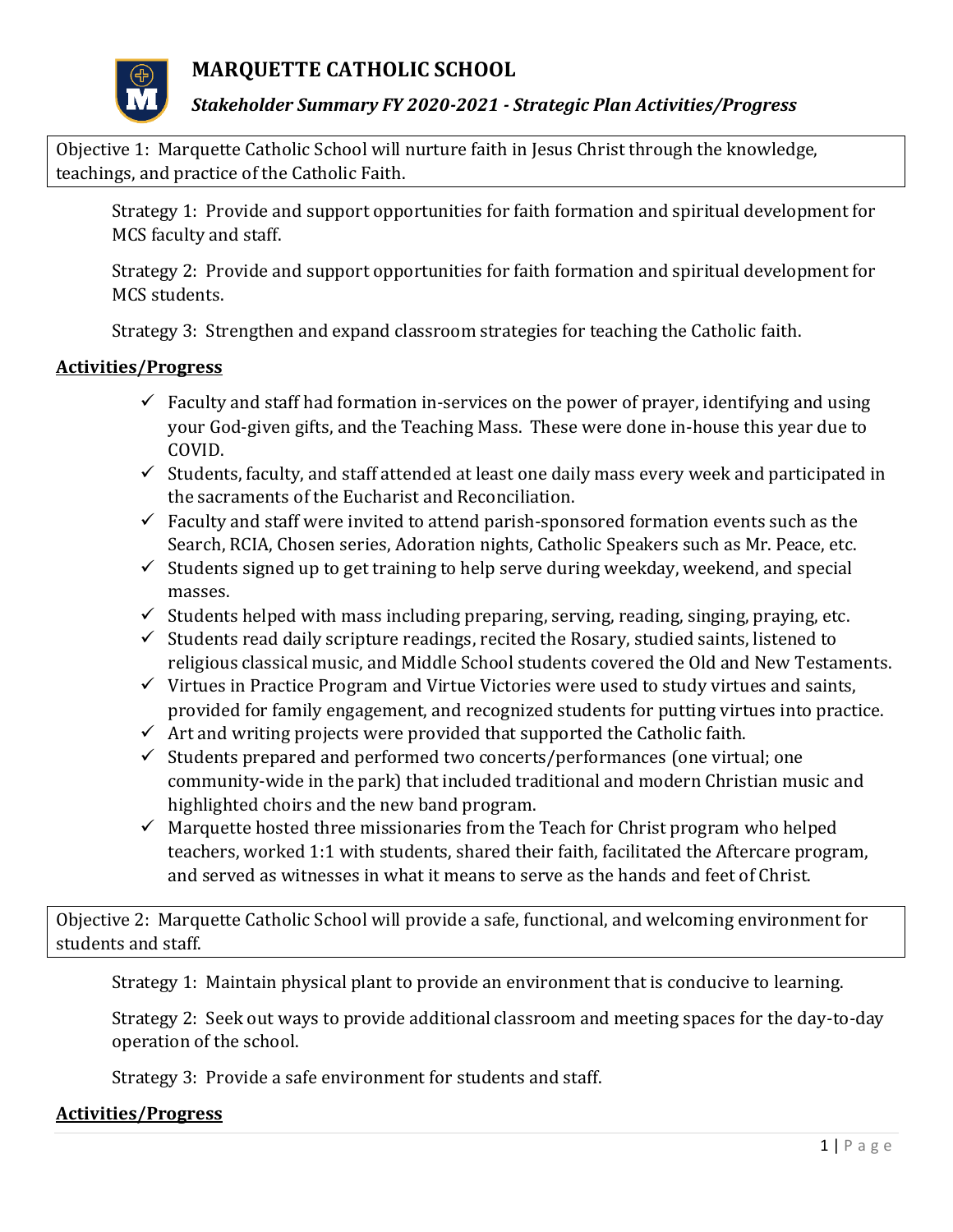- ✓ Significant yet balanced COVID-related school health and safety planning and protocols were developed and implemented to promote the health, safety, and well-being of all students and staff.
- $\checkmark$  Various sources of grant funding were secured to cover costs related to the pandemic including supplies and equipment to ensure a healthy, clean, and safe environment.
- $\checkmark$  A major architectural/engineering feasibility study was conducted on the short- and longterm needs and viability of the school.
- $\checkmark$  Three classrooms received new flooring, paint, window coverings, etc.
- $\checkmark$  All damages from a major roof leak affecting three floors of the building were repaired.
- $\checkmark$  All remaining 2019 Fire Marshal correction order items were addressed and corrected.
- $\checkmark$  A new fire alarm system was installed that will increase fire detection and rapid response.
- $\checkmark$  ALICE (Alert, Lockdown, Inform, Counter, Evacuate) training was provided and strategies implemented to give students and staff more tools to manage potential critical incidents.
- ✓ Students and staff participated in four fire drills, one tornado drill, and five lockdown drills.
- $\checkmark$  A new dedicated fiber line was constructed to provide the school and parish with reliable and accessible high-speed internet.
- $\checkmark$  School was completely rewired with high-speed cabling, and 16 wireless access points, new network switches, and a new firewall were installed.
- $\checkmark$  All middle school students were provided 1:1 Chromebooks; and all Chromebooks were outfitted with cloud-based licenses for student safety and program administrative purposes.
- $\checkmark$  E-Rates program funding was secured to support 50% of the costs for fiber installation, wireless access points, and internet service.
- $\checkmark$  The St. Therese room and adjacent kitchenette were reconfigured to accommodate music classes, choir, band lessons, and band ensemble.
- $\checkmark$  Marquette continues to require and monitor all volunteers and staff to ensure they are current with Safe Environment training and background checks.

Objective 3: Marquette Catholic School will utilize best practices and established methodologies to optimally meet students' individual learning needs.

Strategy 1: Maintain an ongoing structured curriculum review process based on current Diocesan student learning outcomes.

Strategy 2: Support professional development opportunities to learn the most effective instructional practices that are supported by sound educational data.

Strategy 3: Employ technology to strengthen student engagement and increase efficiency and productivity.

Strategy 4: Marquette Catholic School will employ effective instructional practices to respond to each student's unique learning needs.

## **Activities/Progress**

 $\checkmark$  MCS teachers and principal participated in a 28-hour Responsive Classroom training and implemented Responsive Classroom school-wide to promote positive classroom environments and happier and more productive students and teachers.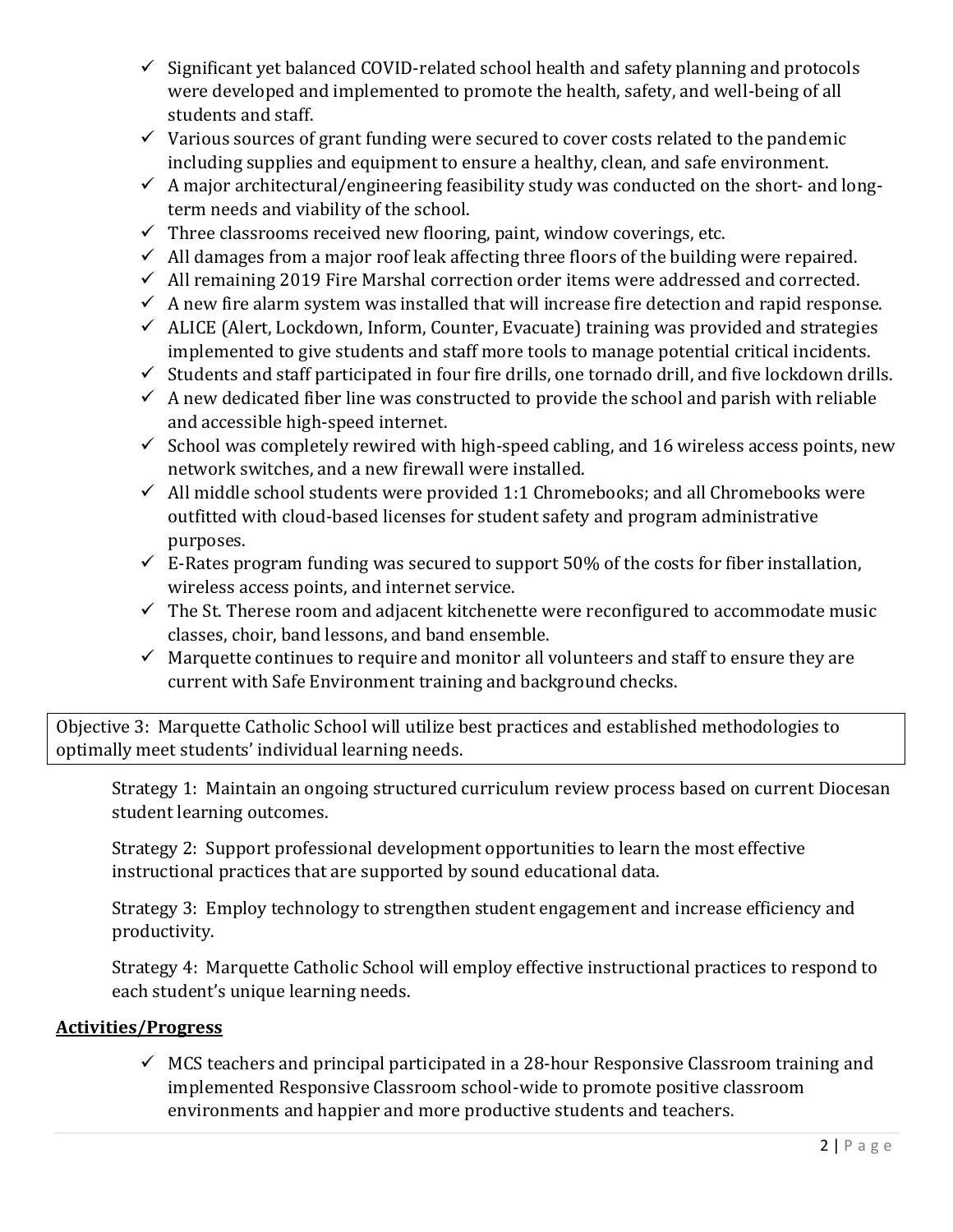- $\checkmark$  Superkids reading curriculum was launched in kindergarten and was so effective that we purchased Superkids curriculum for grades 1 and 2 to be implemented Fall 2021.
- ✓ School-wide curriculum was inventoried and discussed to determine effectiveness, student and teacher satisfaction, and availability leading to the development of a curriculum plan for instructional planning and budgetary purposes.
- $\checkmark$  Four-day school week provided Friday in-service opportunities for teachers and staff to grow professionally and spiritually.
- $\checkmark$  Teachers were provided over 50 hours of professional development and training—much of what could be used for CEU's for licensure renewal. These included: Responsive Classroom Elementary Core training; technology trainings related to online tools for lesson planning, grading, reading, and testing; suicide prevention and awareness; social media and antibullying; and a variety of health and safety trainings. Faculty and staff also participated in formation, team building, and school planning workshops.
- $\checkmark$  Marquette initiated a third-party contract for FACTS to help manage Title funding for MCS rather than the local LEA. This opened doors to more professional development and more efficient purchasing and monitoring of Title funding budgets held at the LEA.
- $\checkmark$  Professional books and materials were added to the library of resources for teachers and staff.
- ✓ New FACTS Student Information System and Tuition Management System was launched and used to communicate important information from enrollment to grades, health records, school announcements, calendars, teacher communication, payments, etc. Teachers also used the system to communicate lessons and coursework when students were absent due to quarantine or illness.
- $\checkmark$  Dial-up phones were replaced with VoIP internet-based phones, and additional phones were placed in the school.
- $\checkmark$  Teachers were able to integrate web-based curriculum into instruction due to the installation of high-speed fiber internet throughout the school.
- ✓ All middle school students were issued a licensed safety-monitored Chromebook which increased opportunities for supplemental instruction and testing.
- $\checkmark$  Middle school students were given the opportunity to take the Dave Ramsey Financial Literacy and Entrepreneurship course.
- $\checkmark$  The school's Title program transitioned from paper-based with limited support from the local LEA to blended instruction with substantial support from FACTS Title.
- $\checkmark$  MCS's Technology course was revamped and expanded to include STEM activities.
- $\checkmark$  Art and writing projects integrated both Religion and Language Arts curriculum. Work was displayed in the church to be shared with the public.
- $\checkmark$  Marquette committed to providing in-house 1:1 tutoring for every struggling student which resulted in significant student progress and success. Much of the individualized tutoring was provided by the three Teach for Christ missionaries we were blessed to have.
- $\checkmark$  Partnerships with local public school and Catholic schools in the Diocese led to greater capacity and opportunities for professional development, access to instructional tools and enhanced student learning and safety. (Responsive Classroom, Renaissance 360, ALICE)
- $\checkmark$  Middle school students engaged in Lemonade Day, a cross-curricular project that gave students the opportunity to plan, market, and facilitate a community-wide event and raise funds to support the needs of others in the greater community.